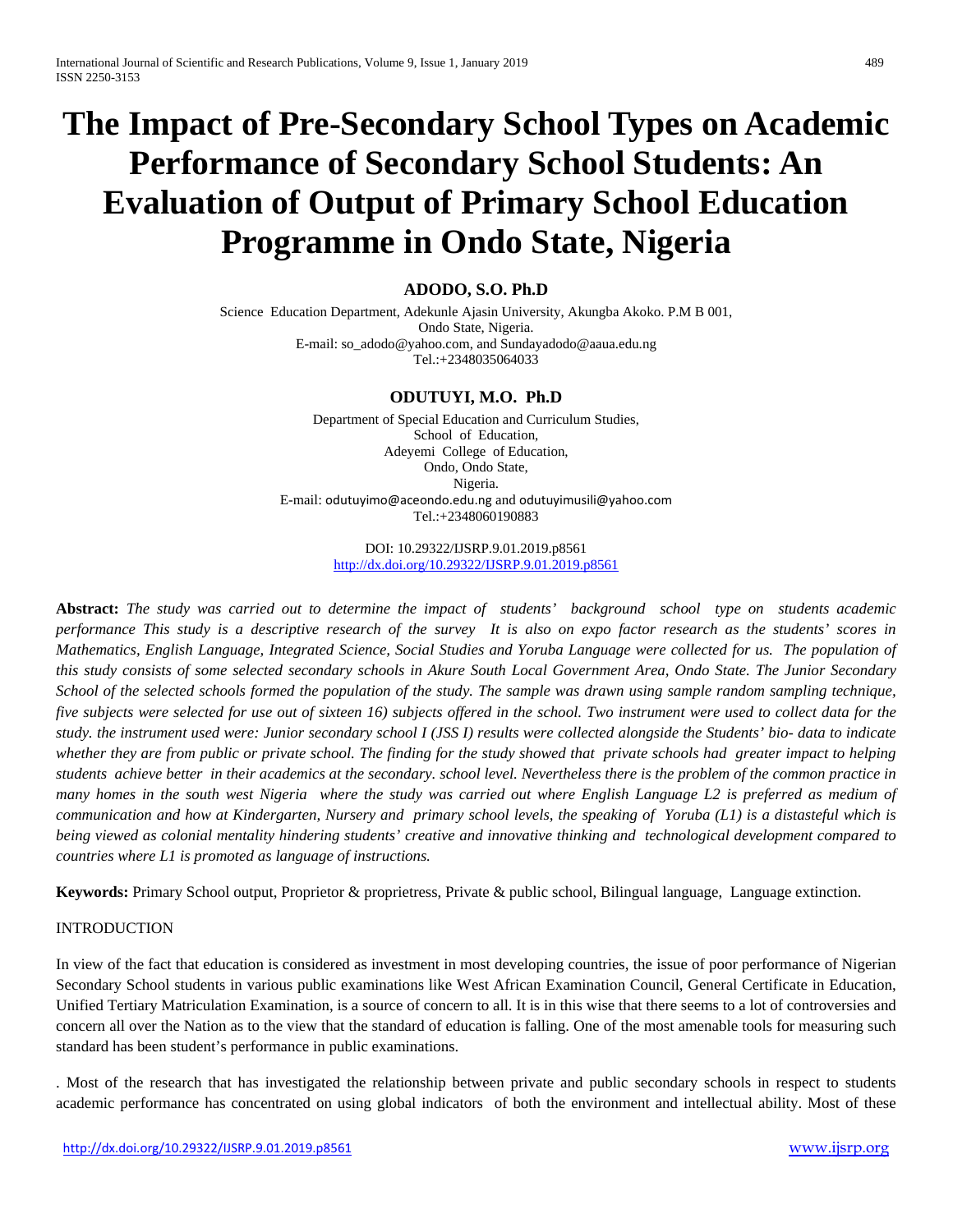previous studies on education have number of factors which are contributors to poor academic performance of students most especially in the public schools, that is,the government owned schools..

## **Students' Parental Social- Economic Background and Students' school type.**

The parental socio-economic background is the position, which parents occupied in the society and this is measured as a personal index in terms of occupation, level of education and level of income. Past works as in Adodo and Ogundare (2016) on parents social class have shown that differences exist between classes in income, employment, health, housing, family structure, child bearing, education, and opinions and students' school type and performance.. According to Adekanbi (2001), the immediate surroundings of a child whether rich or poor, hostile or friendly, villages or towns, illiterate or literate have great influence on the child. All these combined tend to positively influence the work and achievement of the child. This shows therefore that difference families creates environment that influence children's intellectual growth and educational motivation in difference ways. It is evident that children of high socio-economic status in Nigeriaare many in private schools than children of low socio-economic status.

The studies of Mnweti(2003) and Susan (2010) revealed that parents of high socio-economic status usually value education more than those of low socio-economic status as the former are always privileged to send their children to private schools than the latter. On the home factors effect on the academic performance of children in both schools, Mnweti (2003) reiterated that the intellectual environment that the home provides help the students in their performance at school. He further stated that the mere presence of facilities such as motivational books, radio, television and educational games in a house often stimulate intellectual ability of a child. Hence, the immediate surroundings of a child whether rich or poor, hostile or friendly, villages or towns, illiterate or literate have great influence on the child. All these combined factors tend to positively influence the study habits effort and academic achievement of the child. This shows therefore that differences in families can creates environment that influence intellectual growth and educational motivation of a child in difference ways. .The environment of many private schools in Nigeria, which is also enhanced by their teachers' attitude to work, is a strong factor influencing academic achievement of their students

# **School Ownership and School Administrative Style**

There have been contentions that school ownership is one factor that affects learning activities which in turn affects performance of students. School ownership can be viewed from two main perspectives public and private. A public school is any school owned and controlled by the state or Federal Government. Its affairs are governed by the government it order to give to the public good and essential education that would build up tomorrow's leaders.(Ajayi 2005).A private school, on the other hand, is a school supported and controlled by religious/ social organizations or individual other private groups/of individuals called proprietors and proprietress in support of the teaming school age pupils in Nigeria which the public schools cannot as at now cater for (Taiwo1980). Their sole aim is also to maximize profit but also provide quality education. Hence, it is widely believed that students in private schools performed better than students in public schools. This is confirmed by Adebayo (2009). Who concluded in his research finding that performance of students is higher in private schools than in the public schools. Some public schools principals and teachers trivialize many things and do whatever they like and care less on many things that can promote productivity.

# **Teachers' Quality , Effective Supervision and Students Attitude**

Though teacher in public schools are likely to be more qualified than those in private schools but the point is that teachers and teaching activities are well managed in private schools by their proprietors and their schools head teachers. The teachers in the private schools are forced to prepare very well by regular preparation of lesson note, search for relevant materials that will help them teach well before coming to the class. This spirit of hard work by the private schools teachers is yielding good results in the qualities of their students in public examinations the standard which and negligence of duty by the public schools teachers even with their qualifications cannot match.. The teachers in private schools are ready to do personal reading and to learn day after day towards accomplishing the goals of their schools to maintain high standard. Adodo (2004) said that teachers who get emergency "credentials" will impact wrong thing to their students but teacher who are highly qualified can contributes to students achievement in their subjects areas of specialization/. As students are expected to be taught by competent teachers which have a clear understanding of how students imbibe instruction and such teachers must be given appropriate resources in terms of tools to carry out their duties. Yet supervision has significant add-on effect to quality of teaching personnel in prediction of secondary school students' academic performance.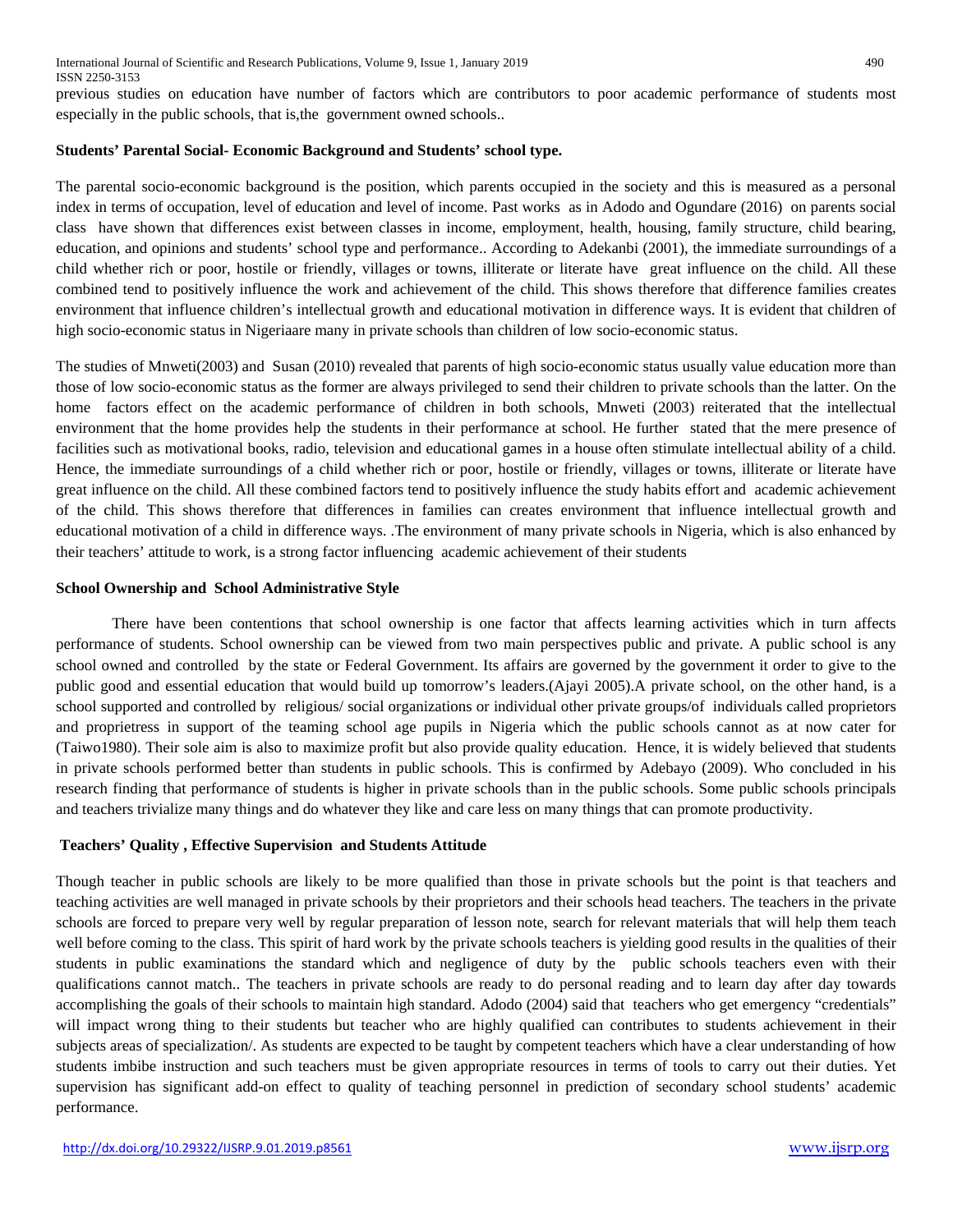The degree of success that a learner can attain in his learning activities depends in a great measure upon his own attitudes and persistent interests to work. Our attitudes are associated with everything about us and one may affect us favorably and another unfavorable. According to Adodo and Gbore (2012), attitude is a set or disposition (readiness, inclination, and tendency) to act toward an object According to its characteristics attitude when is inactive it may be called a disposition and when an attitude consist of strong feelings, it may be called a sentiment or gush. The physical constitution of the individual, learner, his degree of emotional stability, his temperament, his attitude toward learning (either positive or negative) and his interest whatever the course can affect the extent to which learning success and good academic performance may be achieved. Attitudes, the affective by products of an individual experience have their bases in his inner urges, acquired habits and the environment influences by which he is surrounded. In other words, attitude result from personal desired and group stimulations. They actually are part of an individual own personality but are affected by the attitudes and behavior of the group(s) with which he associated. It therefore, follows that through peer group, ones attitude can be modified whether positively or negatively depending on the peer group. This is turn can affect academic performance either favorably or unfavorably.

#### **Academic Environment and Classroom Factors**

The academic environment is a place where teaching/ learning takes place academic environment is expected to be the one in which all the necessary could enhance a suitable teaching/learning process. It is also expected academic environment should be free from distraction for adequate to take place.

The effect of any persuasive message in changing the attitude depends in the situation in which we receive them sometimes when people are to a message they are distracted by sound or activities going on around them.. Another factor that determines the academic performance of secondary school students' classroom in congestion which characterize the State primary and public secondary schools. This has been having negative impact on both the teacher productivity and students' learning outcome. Unlike the private schools with moderate class size in terms of the number of students and so the classrooms are not congested. Though the National policy on education prescribed a maximum of 40 students in a class but surprisingly most, public secondary schools in the State are having an average class size of 50 students. The situations which have been negatively affecting the student who supposed to learn in a more comfortable atmosphere According to Susan (2010), large class is not conducive for serious academic work, Afolabi (1991) found no significant relationship between large class size and students learning outcomes. While Nye, Hedges and Konstantapoubus (2004) opined that smaller classes not only increase students' achievement but also benefitted slow learners who might be left unattended to in a student large size classroom as the smaller the class the greater the likelihood that a teacher will spend more time with individual students. This situation must have boosted the academic performance of private schools students while the vice must have accounted for the low and poor academic performance of public school students.

#### **Teachers' Morale and Motivationon students' performance.**

There are various concepts of motivation as there are many motivation theories. Some view motivation as drive, force, goal and expectancy. According to Frase, 1992, Bomia, Behuzo, Demeester and Shelotan 1997), motivation refers to the arousal of tendency to act to produce one or more effects. Mohammad (2000) pointed out that motivation refers the force that energize , direct and sustain a person's efforts towards a specific target. He explained further that motivation is a word used to describe the forces acting within or on a person initiate and guide behavior. A motivated person is always aware of the fact that a definite goal either personal or general must be achieved with all required efforts at achieving that goal in the face of difficulties. It is the process involved in arousing, directing and sustaining behavior. In Frase, (1989), Pinirich and Maehr (2004), motivation is the process of arousing, sustaining the activity in progress and regulating the pattern of activity. Motivation is a practical act of applying incentives and arousing interest of learners for the purpose of causing them to perform in a desired way which according to Slavin (1989) and Hohn (1995) is described as an internally felt urge or desire which spurs an organism to action in an attempt to achieve his goal. However, there are two types of motivation: The intrinsic and extrinsic motivation. Intrinsic motivation arise when an individual desires internally to learn or achieve a particular goal to his advantage. In this case, he does not expect any external reward in return while the extrinsic motivation is contrary to intrinsic motivation in that it occurs when an external reward is attached to a partial behavior or goal. Pursuit for reward, prize and scholarship could be example of the external reward. The activity of learning of a child in this type of motivation is grounded in or attached to winning prizes, getting good grades and a wards. In the classroom situation, no lesson plans considered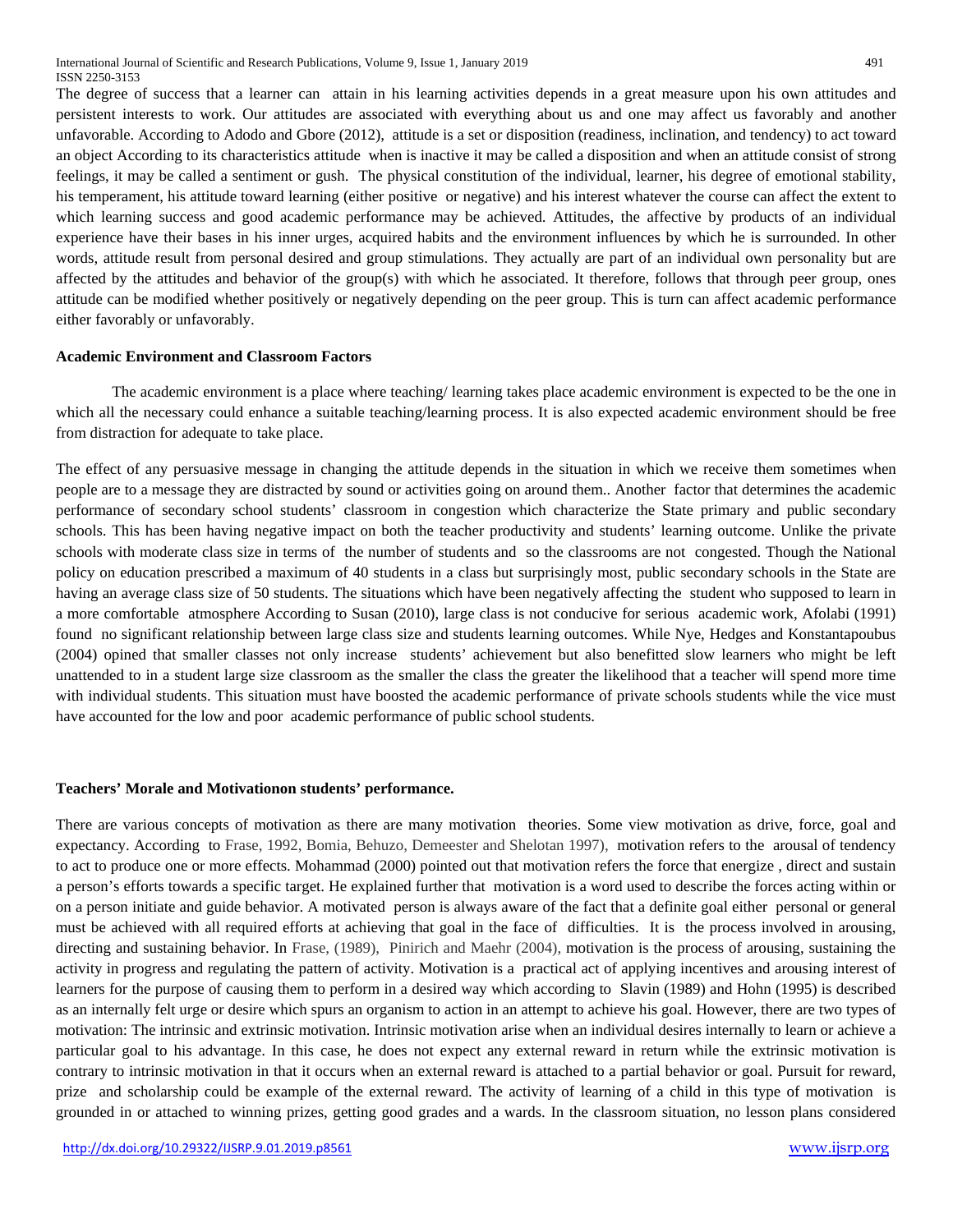International Journal of Scientific and Research Publications, Volume 9, Issue 1, January 2019 492 ISSN 2250-3153

complete unless it includes motivation. The teaching approach that is an integral part of the learning procedure often serves the most effective form of motive. The teacher is ever on the alert to discover stimuli that will produce pleasant feelings or satisfaction in order that the interest of the student shall be maintained long enough for him to master definite ideas or subject matter. Learners must be motivated in such a way that interest in the content of study is built upon the child's existing interest, the attitude, which the child brings to his task at the beginning of any learning unit. This should be strengthened if this attitude interferes with success during the process of mastery.

Interest as viewed in Adodo and Gbore (2012)is essential for attention and attention is necessary for learning The interest that motivates on a long course is something deeper and based on fundamental emotions and desire. In sustaining the interest of the students and in motivating them, the use of competition and co-operation learning can be employed as this can also promote good academic performance. Timely feed back in terms of marking Students assignments and scripts and making them aware of their progresses can also serve as motivation factor. While praise and reward are better than blame and punishment. Class comfort and the physical conditions under which a class is working can also affect individual learner's moral and the degree of motivations.

## **Statement of the Problem**

It is important to note that the problem of low level of discipline has gone a long way to affect the academic performance of public schools students .Also the attitude of teachers to work in public schools coupled with large class size and classroom management has also marred the productivity and quality output of the public schools and the effective management of the school

## **Purpose of the Study**

The purpose of this study is to compare the students' pre-secondary school background (public or private schools).academic performance while they are now in the same public secondary schools

#### **Hypotheses**

:Ho 1 There is no significant difference in the performance of students in Mathematics with private schools background and public schools background.

Ho 2. There is no significant in the performance of students in English Language from the private schools background and public schools background.

Ho 3 There is no significant difference in the performance of student from the private school and public school. In Basic Science,

Ho4. There is no significant difference in the performance of student from the private school and public school.in Yoruba Language (L1). .

#### **Significance of the Study**

As the results of this study have revealed many things on students' school type (private schools or private school) and their learning output, parents and education stakeholders in Nigeria will know where to braise up in the educational training and upbringing of Nigerian pupils and other moral, ethical and cultural issues that needed to be addressed. The outcome can also be reflected upon by other African countries.

#### **Methodology**

This study is an ex-post-facto research in which the student's scores in Mathematics, English Language, Basic Science, and Yoruba Language were collected. . The population of this study consisted all Junior secondary schools students in Akure South Local Government Area of Ondo State. The sample was drawn using sample random sampling technique, 176 students' scores from Junior secondary school class one (JSS I )infourkey or core subjects were collected through Inventory pro-formal sheet which include students background bio-data for use.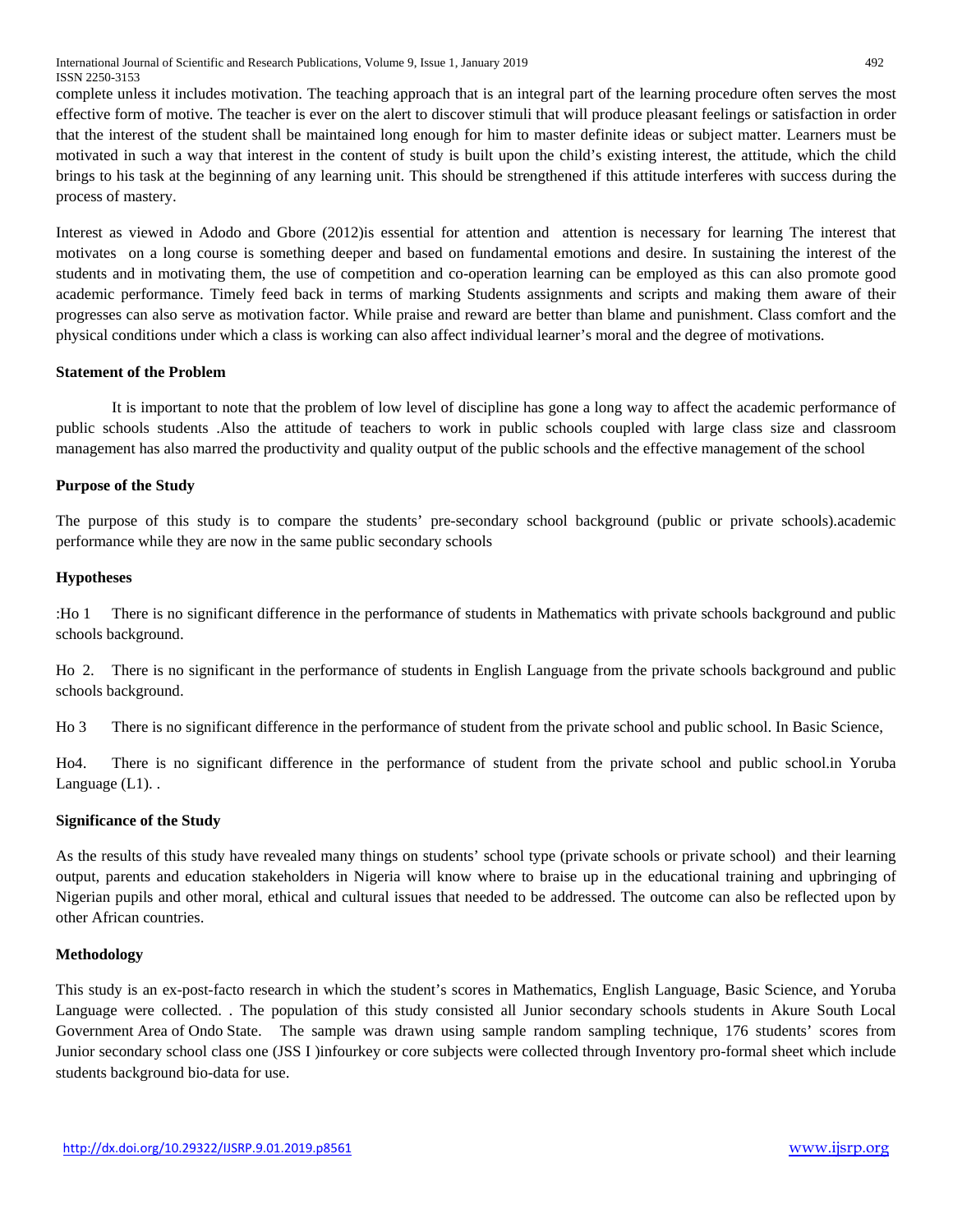:Ho 1 There is no significant difference in the performance of students in Mathematics with private schools background and public schools background.

Table 1: t-test analysis of the mean scores of students in Mathematics from private schools and public schools

|                   | school     | N   | Mean  | S.D    | D.F | t-Cal | t-tab |
|-------------------|------------|-----|-------|--------|-----|-------|-------|
|                   | background |     |       |        |     |       |       |
|                   |            |     |       |        |     |       |       |
| of<br>performance | Private    | 67  | 48.30 | 20.171 | 174 | 1.284 | 0.201 |
| students<br>in    |            |     |       |        |     |       |       |
| Mathematics.      |            |     |       |        |     |       |       |
|                   | Public     | 109 | 44.16 | 21.158 |     |       |       |
|                   |            |     |       |        |     |       |       |
|                   |            |     |       |        |     |       |       |

Fromtable one above the mean score of students from private school performances in mathematics is 48.30 while standard deviation is 20.171. The mean scores of students from public schools performances in mathematics is 44.16 while standard deviation is 21.158. The t-calculated is 1.284 and t-table is 0.201 at the degree of freedom of 174. The t-calculated of (1.284) is greater than t-table (0.201). This shows that there is a significant differences between private and public school performances in Mathematics. Hence the hypothesis is thereby not accepted.

Ho 2. There is no significant in the performance of students in English Language from the private schools background and public schools background.

Table 2: t-test analysis of the mean scores of students in English Language from private schools and public schools

|             |    | School     | N   | Mean  | S.D    | D.F | t-Cal | t-tab |
|-------------|----|------------|-----|-------|--------|-----|-------|-------|
|             |    | background |     |       |        |     |       |       |
|             |    |            |     |       |        |     |       |       |
| performance | of | Private    | 67  | 54.51 | 15.434 | 174 | 4.394 | 1.960 |
| students    | in |            |     |       |        |     |       |       |
| English     |    |            |     |       |        |     |       |       |
| Language    |    | Public     | 109 | 42.61 | 18.551 |     |       |       |
|             |    |            |     |       |        |     |       |       |
|             |    |            |     |       |        |     |       |       |

From table two above, the mean score of student from private schools performance in English language is 54.51 while the standard deviation is 15.434. The mean score of students from public school performance is 42.61 while standard deviation is 18.551. tcalculated is 4.394 and t-table 1.960 at the degree of freedom of 174. The t-calculated of (4.394) is greater than t-table (1.960). This shows that there is a significant different between private and public schools performances in English language. Hence the hypothesis is thereby not accepted. .

Ho 3 There is no significant difference in the performance of student from the private school and public school.in Basic Science.

Table 3: t-test analysis of the mean scores of students in Basic Science from private schools and public schools

| School     | $\sim$ $\sim$<br>N | Mean | ນ.ມ | D.F | t-Cal | t-tab |
|------------|--------------------|------|-----|-----|-------|-------|
| background |                    |      |     |     |       |       |
|            |                    |      |     |     |       |       |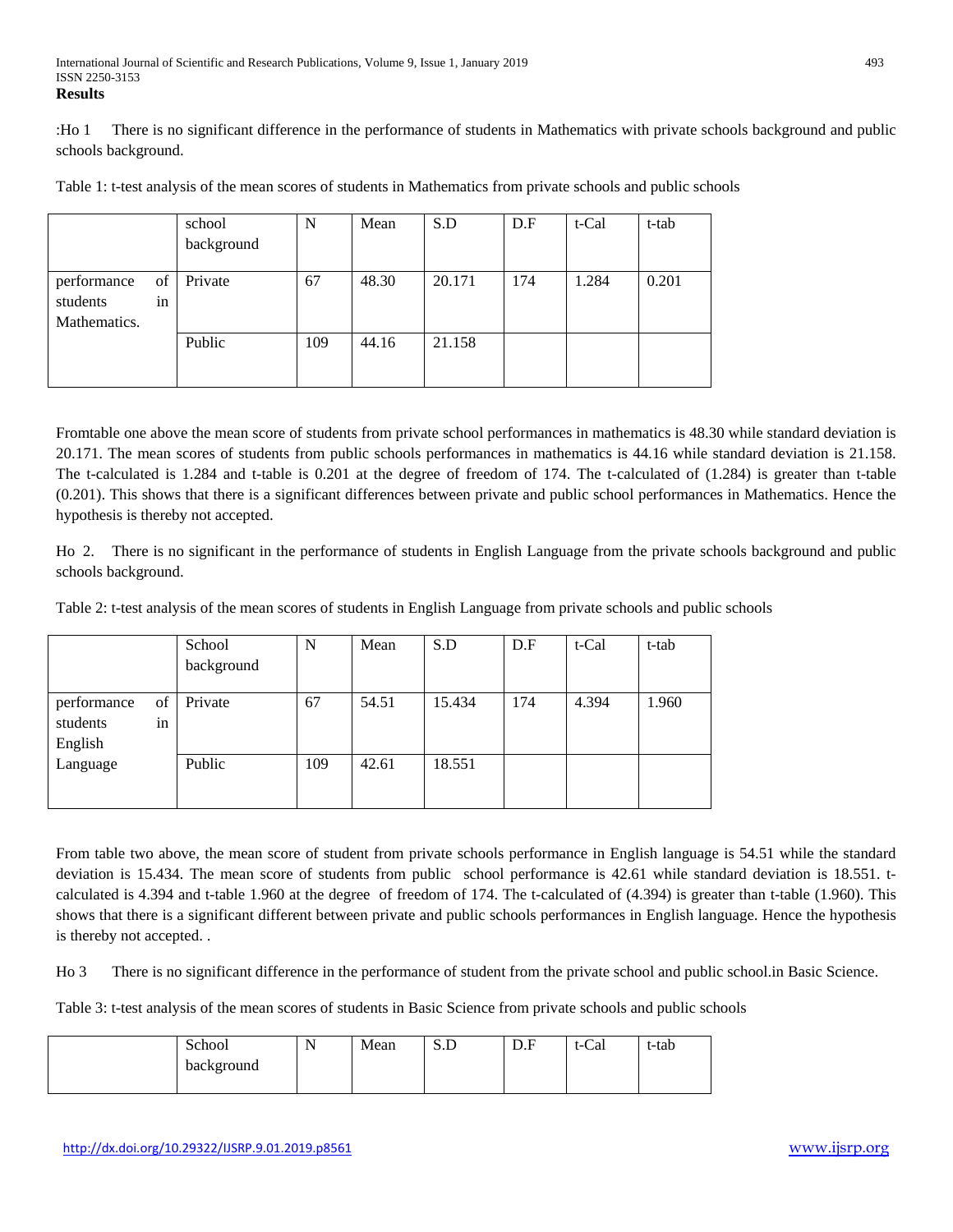| performance of    | Private | 67  | 52.55 | 20.724 | 174 | 1.933 | 055 |
|-------------------|---------|-----|-------|--------|-----|-------|-----|
| students in Basic |         |     |       |        |     |       |     |
| Science<br>and    |         |     |       |        |     |       |     |
| Technology.       | Public  | 109 | 46.51 | 19.742 |     |       |     |
|                   |         |     |       |        |     |       |     |
|                   |         |     |       |        |     |       |     |

From table there above, the mean score of student from private school performance in Integrated Science is 52.55 while standard deviation is 20.724. The mean score of student from public school performance is 46.51 while standard deviation is 19.742. the tcalculated is 1.933 and t-table is 055 at the degree of freedom of 174. The t-calculated of (1.933) is greater than t-table 055. This shows that there is a significant difference between private schools and public schools performance in Integrated Science, Hence the hypothesis is thereby not accepted.

Ho4. There is no significant difference in the performance of student from the private school and public school.in Yoruba Language. (L1)

|                   | School     | N   | Mean  | S.D    | D.F | t-Cal | t-tab |
|-------------------|------------|-----|-------|--------|-----|-------|-------|
|                   | background |     |       |        |     |       |       |
|                   |            |     |       |        |     |       |       |
| of<br>performance | Private    | 67  | 32.16 | 24.313 | 174 | 3.058 | 003   |
| students<br>in    |            |     |       |        |     |       |       |
| Yoruba Language   |            |     |       |        |     |       |       |
|                   | Public     | 109 | 43.63 | 23.913 |     |       |       |
|                   |            |     |       |        |     |       |       |
|                   |            |     |       |        |     |       |       |

Table 4: t-test analysis of the mean scores of students in Yoruba Language from private schools and public schools

From table five above, the mean score of students from private school performances in Yoruba is 32.16 while standard deviation is 24.313 The mean score as students from public school performance in Yoruba language is 43.63 while the standard deviation is 23.913.. The t-calculated is 3.058 and t-table is 003 at the degree of from of 174. The t-calculated (0.058 is greater than t-table (003) This shows that there is a significant difference between private school and public school performances in Yoruba Language. Hence the hypothesis is thereby not accepted.

# **Discussion**

The results from the tables show that there were significant difference between the private school and public school performance in Mathematics, English Language, Integrated Science, and Yoruba Language. The difference is in favour of the private schools, which means that the academic performance of students in private school is far better than students academic performance in public schools. This outcome was supported by Mnweti (2003) who indicated that students performance in standardized test was higher in pirate schools than in public schools. It also goes with the findings of (Slavin 1989, Hohn 1995, Adodo and Gbore 2012). They all concluded in their studies on some various factors such as students and teachers attitude to work teachers morale and students motivation as the possible reasons why performance of students was higher in the private schools than those in the public schools. Other connected influences can be highlighted as effective monitoring and supervision by the proprietor and proprietress as well as to the supervision by the school head teachers. Private schools believe there is time to work, play and so hardly can one find their students outside the classroom except when they are on recess or break period, unlike the public schools where every lesson period are characterized with noise making as some of the teacher may not be in the classes to teach the students and nobody can query them because many could be wives of the high up hence the problem of nonchalant attitude of some teachers to work in the public schoolsresulting to the negative effect on the academic performance of students in the public schools. Another possible factor might be the students teachers ratio: The nation policy on education prescribed a minimum of (25-35) students per class, but surprisingly, public schools in reference to this particular local government of study have an average class size of 50-60 students per class.This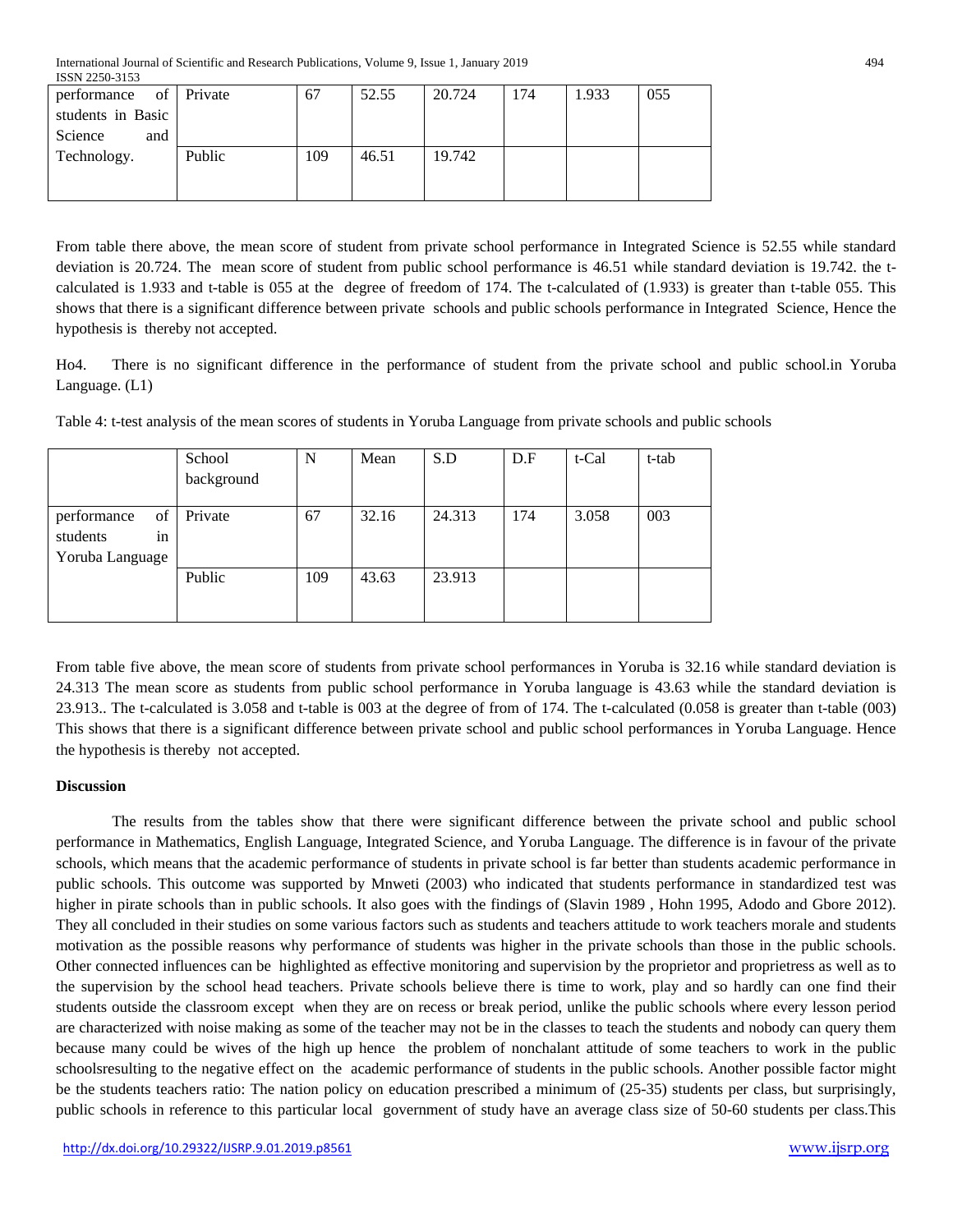situation might have resulted to the students'performance negatively. This was supported by some studies with the conclusion that large class is not conducive for serious academic work. Nye, Hedges and Konstantapoulous 2004 reiterated in their findings that smaller classes not only increase achievement for all students but also benefited the weak learners for proper help. The smaller the class, the greater the likely hood that a teacher will have more time to handle the individual differences among learners during classroom interactions.

This studyon the other hand also revealed that students performance from private schools in Yoruba Language (L1) was not encouraging as public schools students performed better. The trends which has triggered a lot of public and media reactions as observed presently that many children from western Yoruba speaking states in Nigeria are no more lucid at speaking and writing Yoruba their L1. This is calling attention as research outcome have alerted that in 50 years to come, out of the three major languages in Nigeria, (Hausa, Igbo and Yoruba), that Yoruba language may go to extinction. This prediction might not be unconnected with the common practice in many homes in the south west Nigeria where English Language L2 is preferred as medium of communication and how at Kindergarten, Nursery and primary school levels, the speaking of Yoruba (L1) is a taboo while the only language of instruction is English language L2.. It is high time Nigeria and other African countries with bilingual[ problems reconsider the benefits of mother tongue-based bilingual education as highlighted in (Alexander 1989, Pattanayak 2003,Fafunwa,Macauley& Soyinka 1989, Dalby 1985) and the 9-point goals of EFA for developing countries and outlined in Carole (2004).Also Adeyemi and Igbineweka, (2004) reiterated that cultural freedom and African emancipation cannot be cultivated, expanded and developed where language in which people are most creative and innovative are not language of instruction. It worth to note that countries like Germany, Japan ,India and China are making remarkable impact globally in automobile, medicine and electronics based on what Adeyemi and Igbineweka, (2004) are saying and today Nigeria is one of the largest importer of products from these countries.

## **Conclusion**

The finding for this research showed that private schools had greater impact to helping students achieve better in their academics at the secondary school level. In view of the fact that there are difference in the performance and on what impact private schools have on the academic performance of students, it can be concluded that effective supervision and discipline being the watch word of private schools hence the reason why they are always able to excel above the public schools. These factors though needed to be researched on further to justify the role, they play, yet they still stand as factors determining the student's better academic performance in private schools.

## **Recommendations**

On the basis of these findings and from the results of the analysis, it is therefore recommended that the government should make provision for a conducive learning environment in public schools; the class size reduction program (i.e breaking down of large classes) should be implemented encouraged government and school administrators irrespective of the cost in order to improve the academic performance/ achievement of students, irrespective of the qualification of the teachers on the part of the school proprietors, they should ensure to employ qualified and experience teachers to teach in schools.

For students better leaning outcome, the school management and government should organize teachers development programmes and workshop. to update the teachers with new methods of teaching. There is also the need for more effective supervision in our public schools. While the students level of discipline should be improved upon. Also other neglected factors such as intra and inter schools debate, quiz competitions and other means of improving students' reading culture should be revived in our public schools.

The government should provide free education from primary up the secondary schools and also support the private schools proprietors by extending then grace of textbooks and other education incentive provision to their students Therefore, it is believed that if these recommendations are taken seriously, there will be a greater improvement in public schools leading to meeting up with the academic challenges before them as panacea to the problem of poor academic performances of students in public schools.

In view of the fact that transfer of linguistic and cognitive skills is facilitated in bilingual programs, and that once students have basic literacy skills in the L1 and can begin to read and write in the L2by effectively transferring the literacy skills they have acquired in the familiar language where their affective domain involving confidence, self-esteem and identity, is strengthened by use of L1, the sixyear Yoruba Medium Primary Project of Fafunwa et al (1975) with a little modification that it should be limited to the first three years of primary education is recommended in both the Public and private schools. As said that, cultural freedom and African emancipation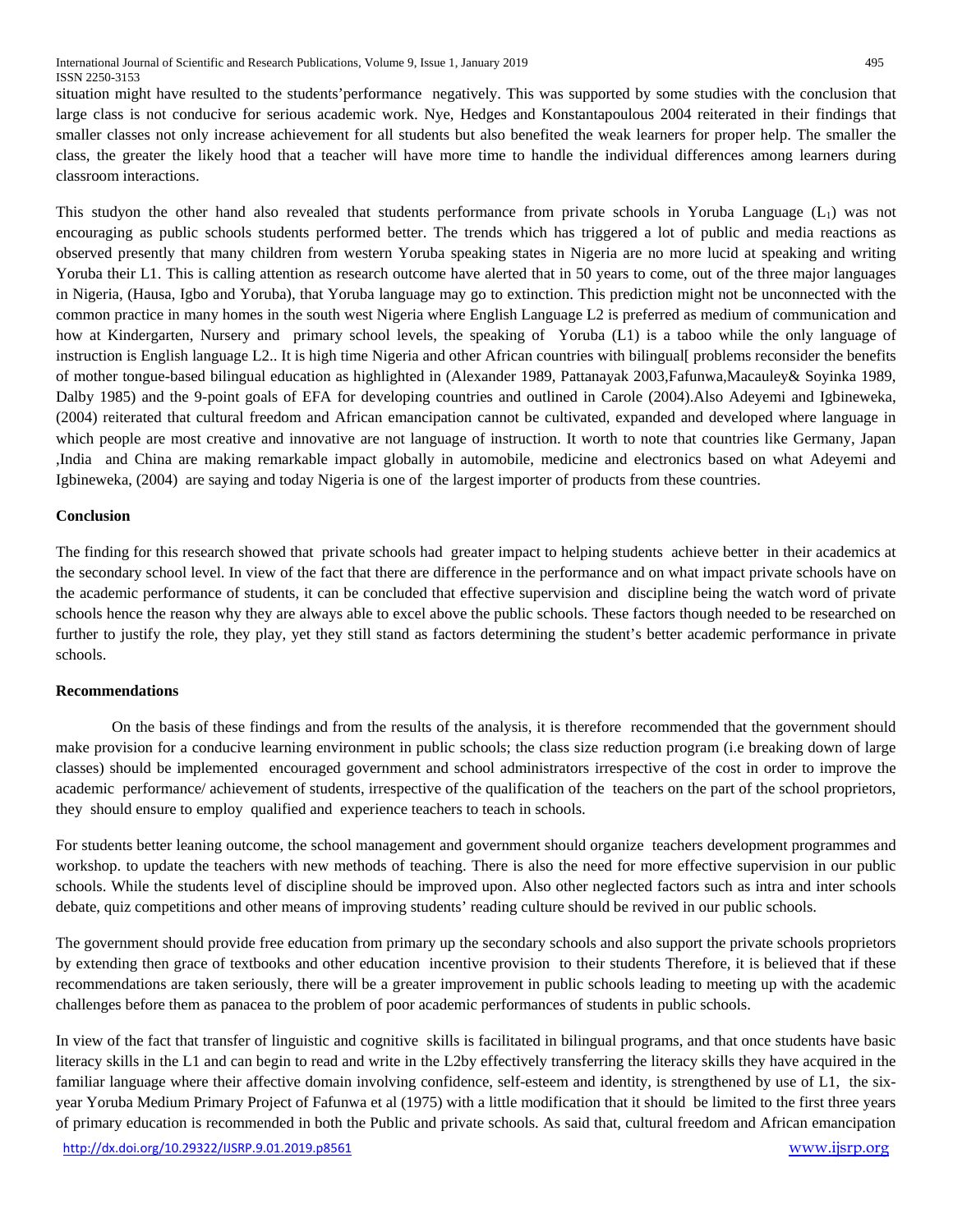International Journal of Scientific and Research Publications, Volume 9, Issue 1, January 2019 496 ISSN 2250-3153

cannot be cultivated, expanded and developed where language in which people are most creative and innovative are not first language of instruction.

## **REFERENCES**

Adeyemi J.K &Igbineweka, V.O (2004) Crisis in primary education Management in Nigeria the need for urgent reforms' in Fagbamive, E.O Babalola J.B Fabunmi M, Ayeni A.O (eds) Management of Primary and Secondary Education in Nigeria, NAEAP Publications, Lagos PP 51-62.

Adodo S.O. (2004), Influence of Gender and Environment on Students' Performance in Integrated Science in Secondary School. *Educational Thought Journal, Faculty of Education*4 (1), 70-77 AAUA, Nigeria.

Adodo, S O and Gbore L. O (2012) Prediction of Attitude and Interest of Science Students of Different Ability on Academic performance. International Journal of Psychology and Counseling 4 (6),. 68-72 **Kenya.**

Adodo S O .and Ogundare S A.(2016): Two Puzzle Models-based Instructional Strategies' efficacy and Parental Educational Background of Junior Secondary School students' Achievement in Selected Concepts in Basic Science. *International Journal of Social Science and Humanity.(IJSSH) Association of Anglo American Studies Institute AASI*. **Macedonia.**.

Ajayi T. (2005) "The role or government in establishing a foundation level for support and sustainability of education in Nigeria" in Anka G.O Udoh, S.U Fagbamiye E.O (eds) Deregulation of the provision and management of education in Nigeria NAEAP Publication, Lagos Pp 97-7

Akpan, M.P (2000) prospects and problem in the involvement of vocational education students in the financing of skilled occupational education Nigeria West African Journal of research and development in education vol. 7 no 3, pp 97-101.

Alexander, N (1989) Planning Language from below. In Herbert, R (ed) Language and society in Africa. The Theory and Practice of sociolinguistics Johannesburg: Witswatersrand University Press.

Alexander, N (2003) The African renaissance and the use of African Language in tertiary Education PRAESA Occasional paper No 13 Cape Town; PRAESA.

Ayodele J.B (2005) "The role of the head teacher in school plant management and maintenance" in FagbamiyeE.O Babalola J.B Fabunmi M, Ayeni N.O (eds) management of Secondary education in Nigeria NAEAP Publications.

Bomia, L, Beluzo, L, Demeester, D., Elander, K., Johnson, M. & Sheldon, B. (1997). The impact of teaching strategies on intrinsic motivation. Champaign, IL: ERIC Clearinghouse on Elementary and Early Childhood Education. (ED 418 925).

Dalby, D(1985) The educational use of African Languages in Sub-Saharan Africa; The State of the Art. Paris UNESCO.

Deci E.L & Ryan R. M (1985). Intrinsic motivation and self determination in

humanbehavior. New York. Plenum.

Fafunwa, A, Maculey, J, & Soyinka, J (eds) (1989) Education in mother Tongue: The Ife Primary Education Research Project (1970-1978) Ibadan University Press.

Frase, Larry E. 1989. "The Effects of Teaching Rewards on Recognition and Job Enrichment."Journal of Educational Research Vol. 83, No. 1: 53-57.